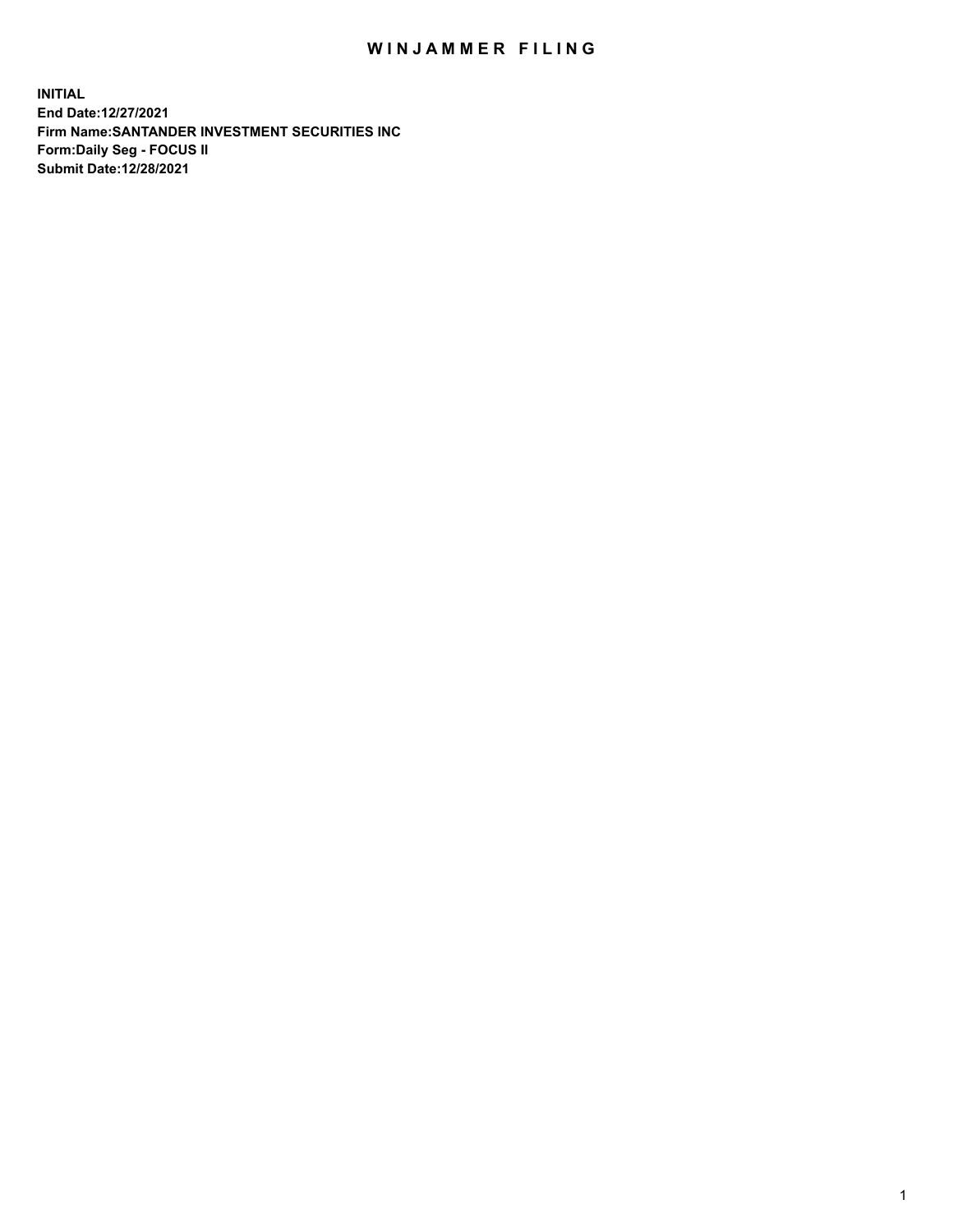**INITIAL End Date:12/27/2021 Firm Name:SANTANDER INVESTMENT SECURITIES INC Form:Daily Seg - FOCUS II Submit Date:12/28/2021 Daily Segregation - Cover Page**

| $\gamma$ ocgi cganon - oo $\gamma$ or - ago                                       |                                                      |
|-----------------------------------------------------------------------------------|------------------------------------------------------|
| Name of Company                                                                   | <b>SANTANDER INVESTMENT</b><br><b>SECURITIES INC</b> |
| <b>Contact Name</b>                                                               | <b>Richard Ro</b>                                    |
| <b>Contact Phone Number</b>                                                       | (212) 350-3662                                       |
| <b>Contact Email Address</b>                                                      | richard.ro@santander.us                              |
| FCM's Customer Segregated Funds Residual Interest Target (choose one):            |                                                      |
| a. Minimum dollar amount: ; or                                                    | 70,000,000                                           |
| b. Minimum percentage of customer segregated funds required:%; or                 | <u>0</u>                                             |
| c. Dollar amount range between: and; or                                           | 00                                                   |
| d. Percentage range of customer segregated funds required between:% and%.         | 0 <sub>0</sub>                                       |
| FCM's Customer Secured Amount Funds Residual Interest Target (choose one):        |                                                      |
| a. Minimum dollar amount: ; or                                                    | $\frac{0}{0}$                                        |
| b. Minimum percentage of customer secured funds required:%; or                    |                                                      |
| c. Dollar amount range between: and; or                                           | 0 <sub>0</sub>                                       |
| d. Percentage range of customer secured funds required between: % and %.          | 0 <sub>0</sub>                                       |
| FCM's Cleared Swaps Customer Collateral Residual Interest Target (choose one):    |                                                      |
| a. Minimum dollar amount: ; or                                                    | $\frac{0}{0}$                                        |
| b. Minimum percentage of cleared swaps customer collateral required:% ; or        |                                                      |
| c. Dollar amount range between: and; or                                           | 0 <sub>0</sub>                                       |
| d. Percentage range of cleared swaps customer collateral required between:% and%. | 0 <sub>0</sub>                                       |

Attach supporting documents CH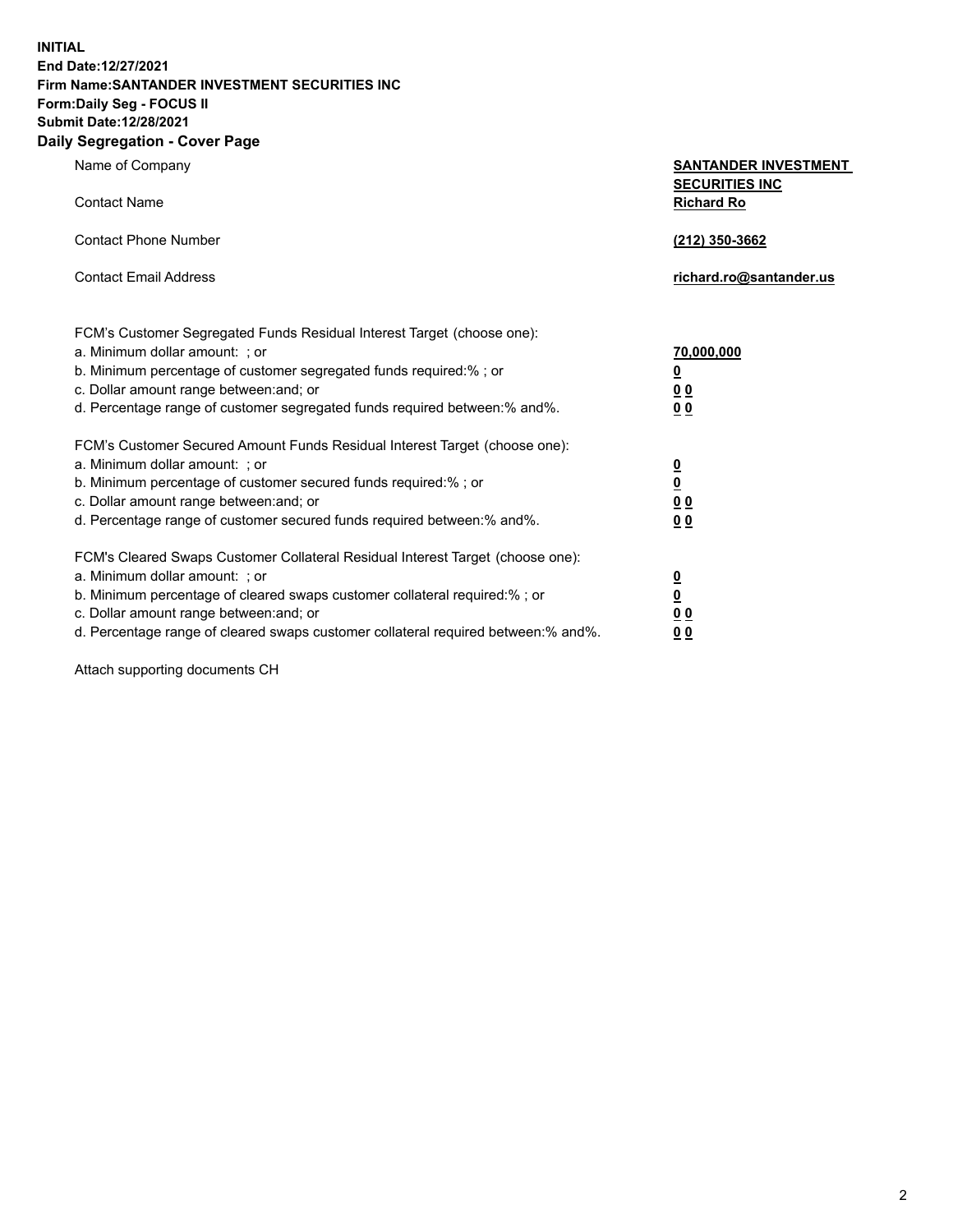## **INITIAL End Date:12/27/2021 Firm Name:SANTANDER INVESTMENT SECURITIES INC Form:Daily Seg - FOCUS II Submit Date:12/28/2021 Daily Segregation - Secured Amounts**

|     | Foreign Futures and Foreign Options Secured Amounts                                         |                   |
|-----|---------------------------------------------------------------------------------------------|-------------------|
|     | Amount required to be set aside pursuant to law, rule or regulation of a foreign            | $0$ [7305]        |
|     | government or a rule of a self-regulatory organization authorized thereunder                |                   |
| 1.  | Net ledger balance - Foreign Futures and Foreign Option Trading - All Customers             |                   |
|     | A. Cash                                                                                     | 0[7315]           |
|     | B. Securities (at market)                                                                   | $0$ [7317]        |
| 2.  | Net unrealized profit (loss) in open futures contracts traded on a foreign board of trade   | $0$ [7325]        |
| 3.  | Exchange traded options                                                                     |                   |
|     | a. Market value of open option contracts purchased on a foreign board of trade              | $0$ [7335]        |
|     | b. Market value of open contracts granted (sold) on a foreign board of trade                | $0$ [7337]        |
| 4.  | Net equity (deficit) (add lines 1. 2. and 3.)                                               | $0$ [7345]        |
| 5.  | Account liquidating to a deficit and account with a debit balances - gross amount           | $0$ [7351]        |
|     | Less: amount offset by customer owned securities                                            | 0 [7352] 0 [7354] |
| 6.  | Amount required to be set aside as the secured amount - Net Liquidating Equity              | $0$ [7355]        |
|     | Method (add lines 4 and 5)                                                                  |                   |
| 7.  | Greater of amount required to be set aside pursuant to foreign jurisdiction (above) or line | $0$ [7360]        |
|     | 6.                                                                                          |                   |
|     | FUNDS DEPOSITED IN SEPARATE REGULATION 30.7 ACCOUNTS                                        |                   |
| 1.  | Cash in banks                                                                               |                   |
|     | A. Banks located in the United States                                                       | $0$ [7500]        |
|     | B. Other banks qualified under Regulation 30.7                                              | 0 [7520] 0 [7530] |
| 2.  | <b>Securities</b>                                                                           |                   |
|     | A. In safekeeping with banks located in the United States                                   | $0$ [7540]        |
|     | B. In safekeeping with other banks qualified under Regulation 30.7                          | 0 [7560] 0 [7570] |
| 3.  | Equities with registered futures commission merchants                                       |                   |
|     | A. Cash                                                                                     | $0$ [7580]        |
|     | <b>B.</b> Securities                                                                        | $0$ [7590]        |
|     | C. Unrealized gain (loss) on open futures contracts                                         | $0$ [7600]        |
|     | D. Value of long option contracts                                                           | $0$ [7610]        |
|     | E. Value of short option contracts                                                          | 0 [7615] 0 [7620] |
| 4.  | Amounts held by clearing organizations of foreign boards of trade                           |                   |
|     | A. Cash                                                                                     | $0$ [7640]        |
|     | <b>B.</b> Securities                                                                        | $0$ [7650]        |
|     | C. Amount due to (from) clearing organization - daily variation                             | $0$ [7660]        |
|     | D. Value of long option contracts                                                           | $0$ [7670]        |
|     | E. Value of short option contracts                                                          | 0 [7675] 0 [7680] |
| 5.  | Amounts held by members of foreign boards of trade                                          |                   |
|     | A. Cash                                                                                     | $0$ [7700]        |
|     | <b>B.</b> Securities                                                                        | $0$ [7710]        |
|     | C. Unrealized gain (loss) on open futures contracts                                         | $0$ [7720]        |
|     | D. Value of long option contracts                                                           | $0$ [7730]        |
|     | E. Value of short option contracts                                                          | 0 [7735] 0 [7740] |
| 6.  | Amounts with other depositories designated by a foreign board of trade                      | $0$ [7760]        |
| 7.  | Segregated funds on hand                                                                    | $0$ [7765]        |
| 8.  | Total funds in separate section 30.7 accounts                                               | $0$ [7770]        |
| 9.  | Excess (deficiency) Set Aside for Secured Amount (subtract line 7 Secured Statement         | $0$ [7380]        |
|     | Page 1 from Line 8)                                                                         |                   |
| 10. | Management Target Amount for Excess funds in separate section 30.7 accounts                 | $0$ [7780]        |
| 11. | Excess (deficiency) funds in separate 30.7 accounts over (under) Management Target          | $0$ [7785]        |
|     |                                                                                             |                   |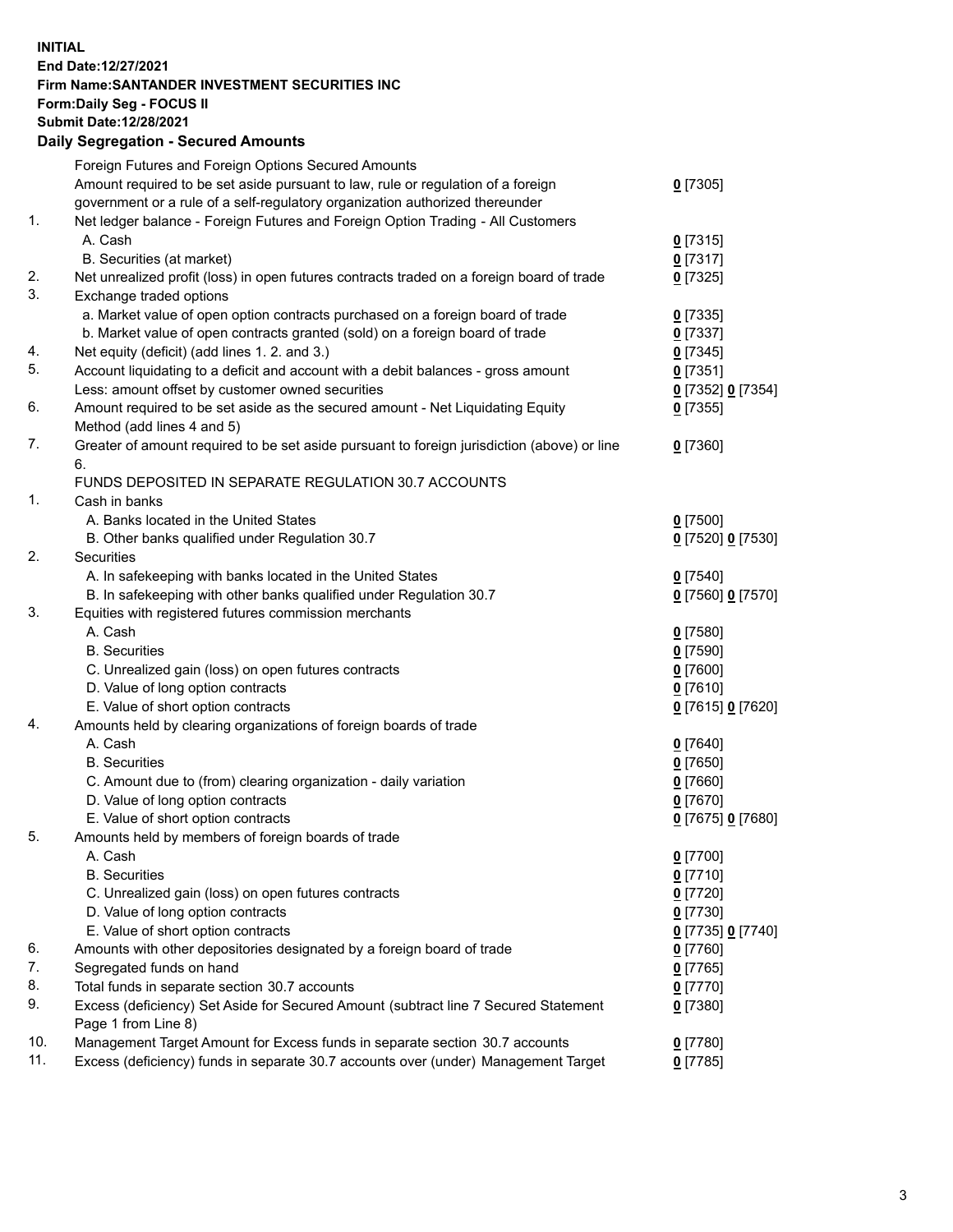| <b>INITIAL</b> |                                                                                     |                      |
|----------------|-------------------------------------------------------------------------------------|----------------------|
|                | End Date:12/27/2021                                                                 |                      |
|                | Firm Name: SANTANDER INVESTMENT SECURITIES INC                                      |                      |
|                | Form: Daily Seg - FOCUS II                                                          |                      |
|                | Submit Date:12/28/2021                                                              |                      |
|                | Daily Segregation - Segregation Statement                                           |                      |
|                | SEGREGATION REQUIREMENTS(Section 4d(2) of the CEAct)                                |                      |
| 1.             | Net ledger balance                                                                  |                      |
|                | A. Cash                                                                             | 2,170,643,688 [7010] |
|                | B. Securities (at market)                                                           | $0$ [7020]           |
| 2.             | Net unrealized profit (loss) in open futures contracts traded on a contract market  | 200,965,287 [7030]   |
| 3.             | Exchange traded options                                                             |                      |
|                | A. Add market value of open option contracts purchased on a contract market         | 67,191,000 [7032]    |
|                | B. Deduct market value of open option contracts granted (sold) on a contract market | $-34,406,519$ [7033] |
| 4.             | Net equity (deficit) (add lines 1, 2 and 3)                                         | 2,404,393,456 [7040] |
| 5.             | Accounts liquidating to a deficit and accounts with                                 |                      |
|                | debit balances - gross amount                                                       | $0$ [7045]           |
|                | Less: amount offset by customer securities                                          | 0 [7047] 0 [7050]    |
| 6.             | Amount required to be segregated (add lines 4 and 5)                                | 2,404,393,456 [7060] |
|                | FUNDS IN SEGREGATED ACCOUNTS                                                        |                      |
| 7.             | Deposited in segregated funds bank accounts                                         |                      |
|                | A. Cash                                                                             | 333,697,378 [7070]   |
|                | B. Securities representing investments of customers' funds (at market)              | $0$ [7080]           |
|                | C. Securities held for particular customers or option customers in lieu of cash (at | $0$ [7090]           |
|                | market)                                                                             |                      |
| 8.             | Margins on deposit with derivatives clearing organizations of contract markets      |                      |
|                | A. Cash                                                                             | 2,057,772,552 [7100] |
|                | B. Securities representing investments of customers' funds (at market)              | $0$ [7110]           |
|                | C. Securities held for particular customers or option customers in lieu of cash (at | $0$ [7120]           |
|                | market)                                                                             |                      |
| 9.             | Net settlement from (to) derivatives clearing organizations of contract markets     | 52,302,375 [7130]    |
| 10.            | Exchange traded options                                                             |                      |
|                | A. Value of open long option contracts                                              | 67,191,000 [7132]    |
|                | B. Value of open short option contracts                                             | $-34,406,519$ [7133] |
| 11.            | Net equities with other FCMs                                                        |                      |
|                | A. Net liquidating equity                                                           | $0$ [7140]           |
|                | B. Securities representing investments of customers' funds (at market)              | $0$ [7160]           |
|                | C. Securities held for particular customers or option customers in lieu of cash (at | $0$ [7170]           |
|                | market)                                                                             |                      |
| 12.            | Segregated funds on hand                                                            | $0$ [7150]           |
| 13.            | Total amount in segregation (add lines 7 through 12)                                | 2,476,556,786 [7180] |
| 14.            | Excess (deficiency) funds in segregation (subtract line 6 from line 13)             | 72,163,330 [7190]    |
| 15.            | Management Target Amount for Excess funds in segregation                            | 70,000,000 [7194]    |
| 16.            | Excess (deficiency) funds in segregation over (under) Management Target Amount      | 2,163,330 [7198]     |
|                | <b>Excess</b>                                                                       |                      |